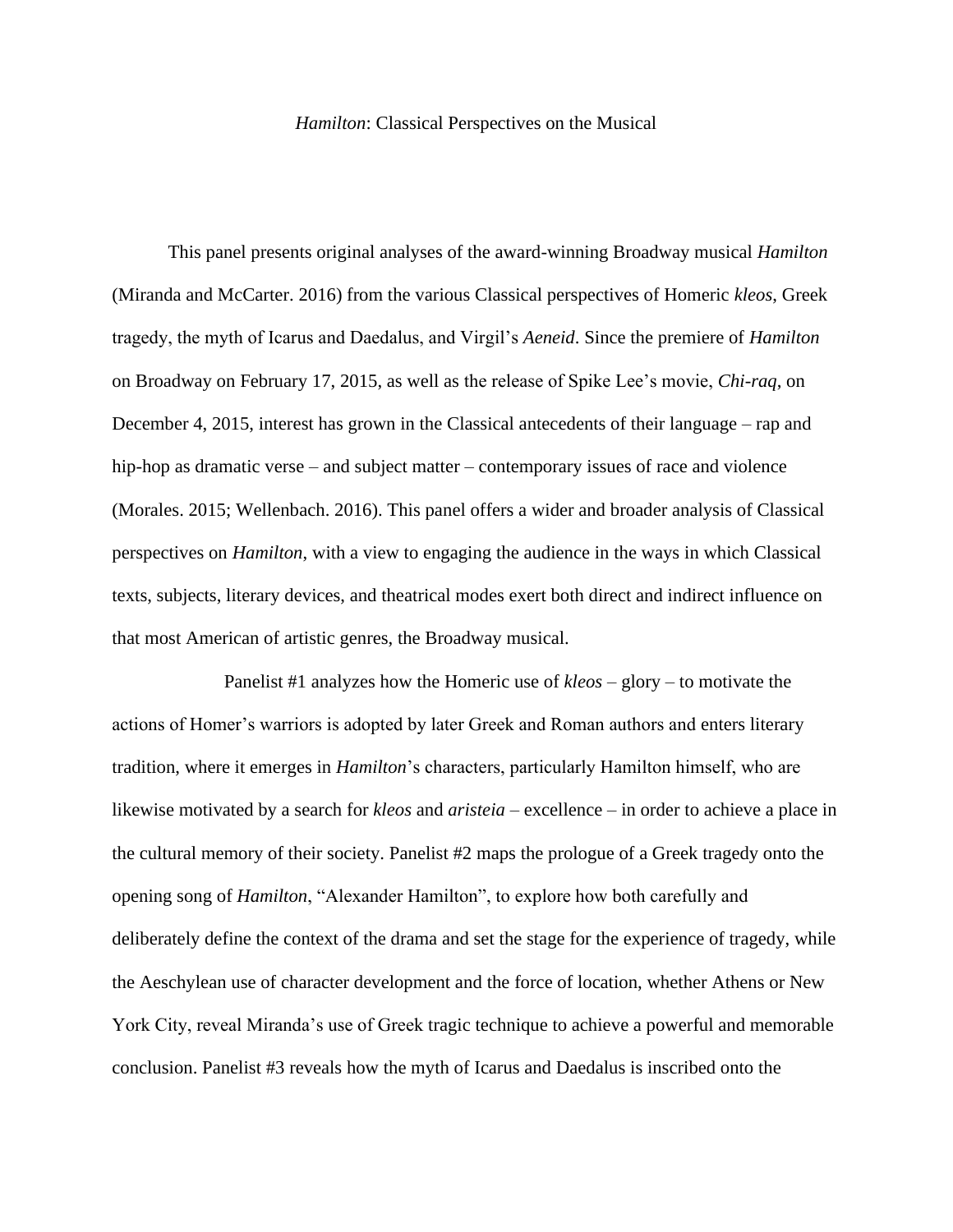characters of Alexander Hamilton and his son, Philip, and how the tragic trajectory of the mythical father and son play out in the tragic story of the ever-inventive Hamilton and his lost son. The paper also explores how the contemporary uses of American antiquity that *Hamilton* exploits to inform the present can also provide insights into Roman reuses of Greek antiquity/mythology, likewise, to speak to their own political and cultural moment. Panelist #4 analyzes how *Hamilton* and the *Aeneid* address similar topics of personalities, power, and empire by employing the rhetorical device of prolepsis to retell and reformulate history and myth in order to support, justify, and amplify the present of Vergil's Augustan Rome and *Hamilton*'s American world.

This panel will bring together a variety of illuminating research interests in the Classical world and *Hamilton*, and the respondent, a distinguished scholar of Classics, and Theater and Performance Studies, will present some conclusory remarks before opening the floor to questions and discussion. It is hoped that a lively and rich exchange of views on all aspects of these topics will enable both presenters and audience to come away with new and deeper understandings of *Hamilton* and its Classical antecedents.

If the panel is accepted, the organizer plans to arrange for a free screening of the Disney+ original cast recording of *Hamilton* at CAMWS, so that attendees can view the production before the panel session.

## Bibliography

Miranda, Lin-Manuel and Jeremy McCarter. 2016. *Hamilton: The Revolution*. Grand Central. Morales, Helen. 2015. "(Sex) Striking Out: Spike Lee's *Chi-raq*." *Eidolon*. December 17, 2015.